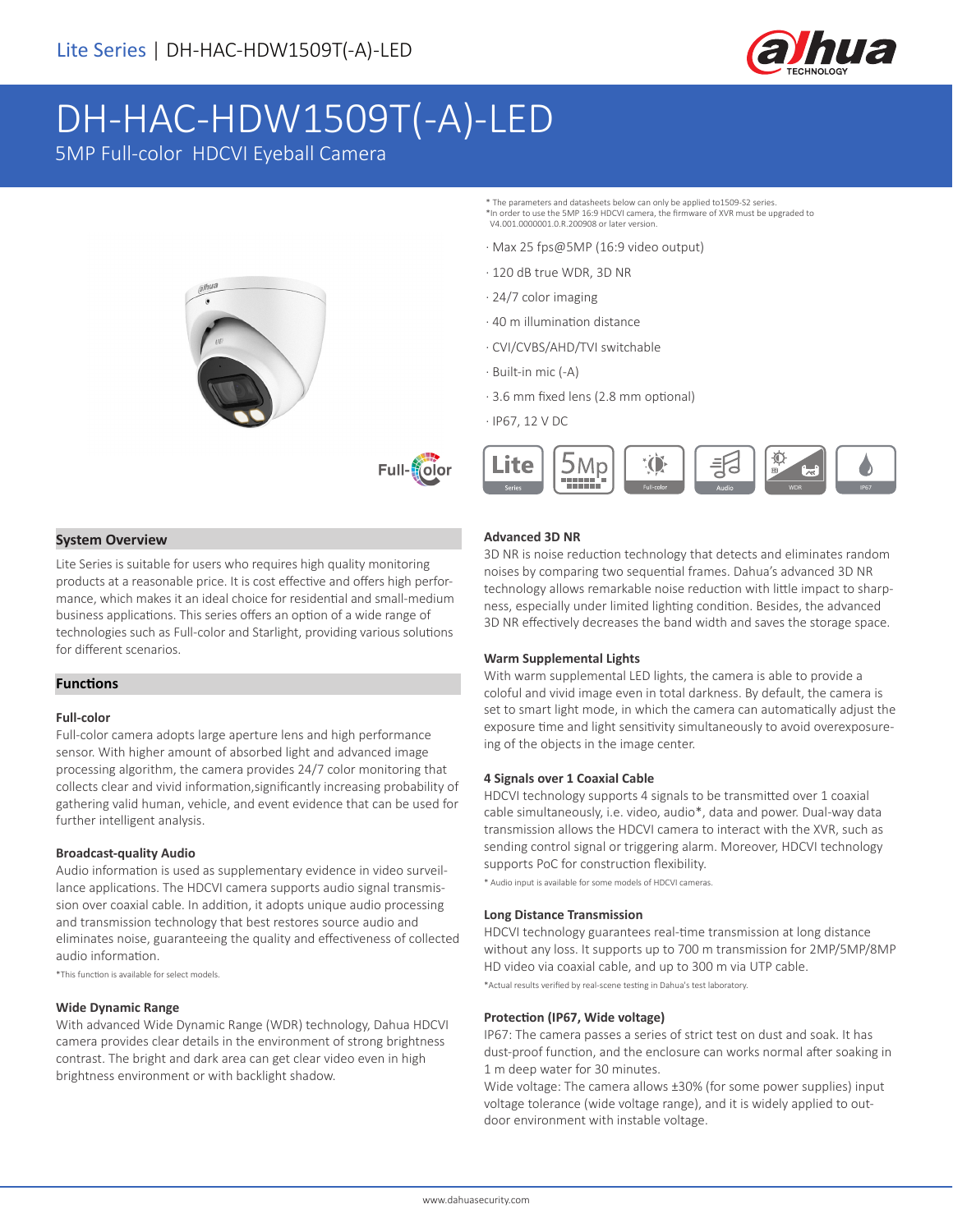## Lite Series | DH-HAC-HDW1509T(-A)-LED

## **Technical Specification**

| Camera                          |          |                                                                    |                      |                     |                               |
|---------------------------------|----------|--------------------------------------------------------------------|----------------------|---------------------|-------------------------------|
| Image Sensor                    |          | <b>5MP COMS</b>                                                    |                      |                     |                               |
| Max. Resolution                 |          | 2880 (H) × 1620 (V)                                                |                      |                     |                               |
| Pixel                           |          | 5MP                                                                |                      |                     |                               |
| <b>Scanning System</b>          |          | Progressive                                                        |                      |                     |                               |
| <b>Electronic Shutter Speed</b> |          | PAL: 1/25 s-1/100,000 s<br>NTSC: 1/30 s-1/100,000 s                |                      |                     |                               |
| S/N Ratio                       |          | >65 dB                                                             |                      |                     |                               |
| Min. Illumination               |          | 0.001 Lux/F1.0, 0 Lux warm light on                                |                      |                     |                               |
| <b>Illumination Distance</b>    |          | 40 m (131.2 ft)                                                    |                      |                     |                               |
| Illuminator On/Off Control      |          | Auto; manual                                                       |                      |                     |                               |
| <b>Illuminator Number</b>       |          | $\overline{2}$                                                     |                      |                     |                               |
| Pan/Tilt/Rotation Range         |          | Pan: 0°-360°<br>Tilt: 0°-78°<br>Rotation: 0°-360°                  |                      |                     |                               |
| Lens                            |          |                                                                    |                      |                     |                               |
| Lens Type                       |          | <b>Fixed lens</b>                                                  |                      |                     |                               |
| Mount Type                      |          | M12                                                                |                      |                     |                               |
| Focal Length                    |          | 2.8 mm; 3.6 mm                                                     |                      |                     |                               |
| Max. Aperture                   |          | F1.0                                                               |                      |                     |                               |
| Field of View                   |          | 2.8 mm: H: 112°; V: 57°; D: 132°<br>3.6 mm: H: 88; V: 46°; D: 104° |                      |                     |                               |
| Iris Type                       |          | Fixed iris                                                         |                      |                     |                               |
| <b>Close Focus Distance</b>     |          | 2.8 mm: 1.6 m (5.25 ft);<br>3.6 mm: 2.3 m (7.5 ft)                 |                      |                     |                               |
| <b>DORI</b><br>Distance         | Lens     | Detect                                                             | Observe              | Recognize           | Identify                      |
|                                 | $2.8$ mm | 67.4 m<br>(212.3 ft)                                               | 27.0 m<br>(88.6 ft)  | 13.5 m<br>(44.3 ft) | 6.7 <sub>m</sub><br>(22.0 ft) |
|                                 | 3.6 mm   | 80.0 m<br>(262.5 ft)                                               | 32.0 m<br>(105.0 ft) | 16.0 m<br>(52.5 ft) | 8.0 m<br>(26.2 ft)            |

| <b>Gain Control</b>          | Auto; manual                                                                                                                                |  |
|------------------------------|---------------------------------------------------------------------------------------------------------------------------------------------|--|
| <b>Noise Reduction</b>       | 3D NR                                                                                                                                       |  |
| Smart Light                  | Yes                                                                                                                                         |  |
| Mirror                       | Off/On                                                                                                                                      |  |
| <b>Privacy Masking</b>       | Off/On (8 areas, rectangle)                                                                                                                 |  |
| Certifications               |                                                                                                                                             |  |
| Certifications               | CE (EN55032, EN55024, EN50130-4,EN60950-1)<br>FCC (CFR 47 FCC Part 15 subpartB, ANSI C63.4-2014)<br>UL (UL60950-1+CAN/CSA C22.2 No.60950-1) |  |
| Port                         |                                                                                                                                             |  |
| Video Output                 | Video output choices of CVI/TVI/AHD/CVBS by one<br><b>BNC</b> port                                                                          |  |
| Audio Input                  | One channel built-in mic (-A)                                                                                                               |  |
| Power                        |                                                                                                                                             |  |
| Power Supply                 | 12 V +30% DC                                                                                                                                |  |
| Power Consumption            | Max 6.4 W (12 V DC, warm light on)                                                                                                          |  |
| Environment                  |                                                                                                                                             |  |
| <b>Operating Temperature</b> | -40 °C to +60 °C (-40 °F to +140 °F); < 95% (non-<br>condensation)                                                                          |  |
| Storage Temperature          | -40 °C to +60 °C (-40 °F to +140 °F); < 95% (non-<br>condensation)                                                                          |  |
| <b>Protection Grade</b>      | <b>IP67</b>                                                                                                                                 |  |
| Structure                    |                                                                                                                                             |  |
| Casing                       | Metal throughout the whole casing                                                                                                           |  |
| <b>Camera Dimensions</b>     | $\phi$ 106.0 mm × 93.6 mm ( $\phi$ 4.17" × 3.69")                                                                                           |  |
| Net Weight                   | 0.46 kg (1.01 lb)                                                                                                                           |  |
| Gross Weight                 | 0.61 kg (1.34 lb)                                                                                                                           |  |

Video

| Frame Rate           | CVI:<br>PAL: 5M@25 fps; 4M@25 fps; 1080p@25 fps<br>NTSC: 5M@25 fps; 4M@30 fps; 1080p@30 fps<br>AHD:<br>PAL: 4M@25 fps;<br>NTSC: 4M@30 fps<br>TVI:<br>PAL: 4M@25 fps;<br>NTSC: 4M@30 fps<br>CVBS:<br>PAL: 960H;<br><b>NTSC: 960H</b> |  |
|----------------------|-------------------------------------------------------------------------------------------------------------------------------------------------------------------------------------------------------------------------------------|--|
| Resolution           | 5M (2880 × 1620); 4M (2560 × 1440); 1080p (1920 ×<br>1080); 960H (960 × 576/960 × 480)                                                                                                                                              |  |
| <b>BLC</b>           | BLC/HLC/WDR/HLC-Pro                                                                                                                                                                                                                 |  |
| <b>WDR</b>           | 120dB                                                                                                                                                                                                                               |  |
| <b>White Balance</b> | Auto; manual                                                                                                                                                                                                                        |  |